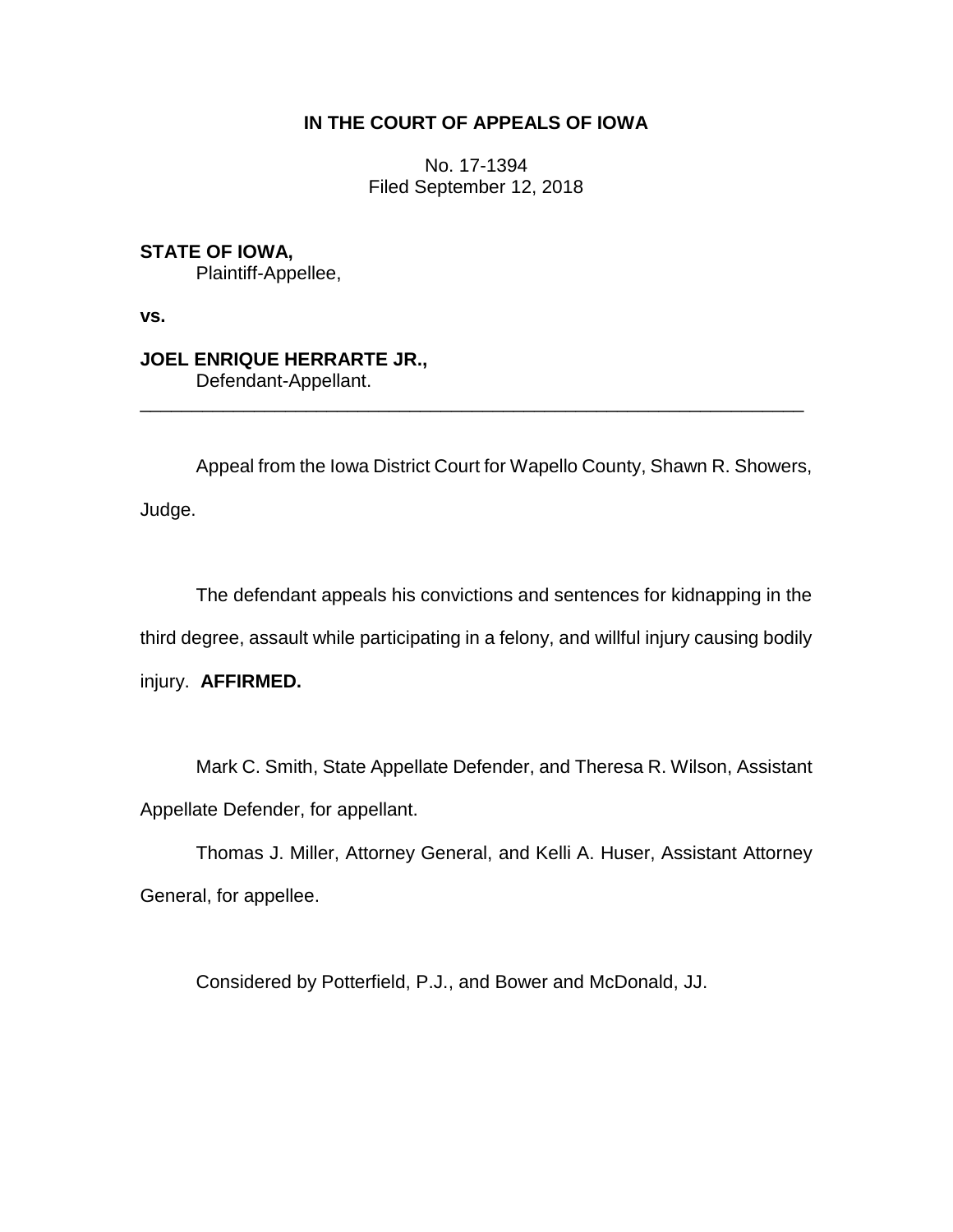# **POTTERFIELD, Presiding Judge.**

Joel Herrarte Jr. was originally charged by trial information with kidnapping in the second degree (count I), assault while participating in a felony (count II), and willful injury causing bodily injury (count III). After a trial to the bench, the court found Herrarte guilty of counts II and III. The court acquitted Herrarte of seconddegree kidnapping but found Herrarte guilty of the "lesser-included" offense of third-degree kidnapping. Herrarte was sentenced to a ten-year sentence for kidnapping in the third degree, a five-year sentence for count II, and a five-year sentence for count III. The court ordered Herrarte to serve the three sentences consecutively. He appeals.

## **I. Kidnapping Conviction.**

Herrarte maintains the district court erred in its determination that thirddegree kidnapping is a lesser-included offense of second-degree kidnapping. He asserts that we must vacate his conviction for third-degree kidnapping because of the error.

Herrarte did not preserve error on this issue. He did not object to the court's reliance on kidnapping in the third degree as a lesser-included offense. *See State v. Taggart*, 430 N.W.2d 423, 425 (Iowa 1988) ("Failure to timely object to an instruction not only waives the right to assert error on appeal, but also 'the instruction, right or wrong, becomes the law of the case.'" (citation omitted)). And in fact, he argued in his closing argument, "If the arguments advanced by the State and the defendant both have merit then clearly reasonable doubt does exist and the defendant should only be found guilty of the lesser included offense of kidnapping in the third degree." (altered for readability). *See State v. Sage*, 162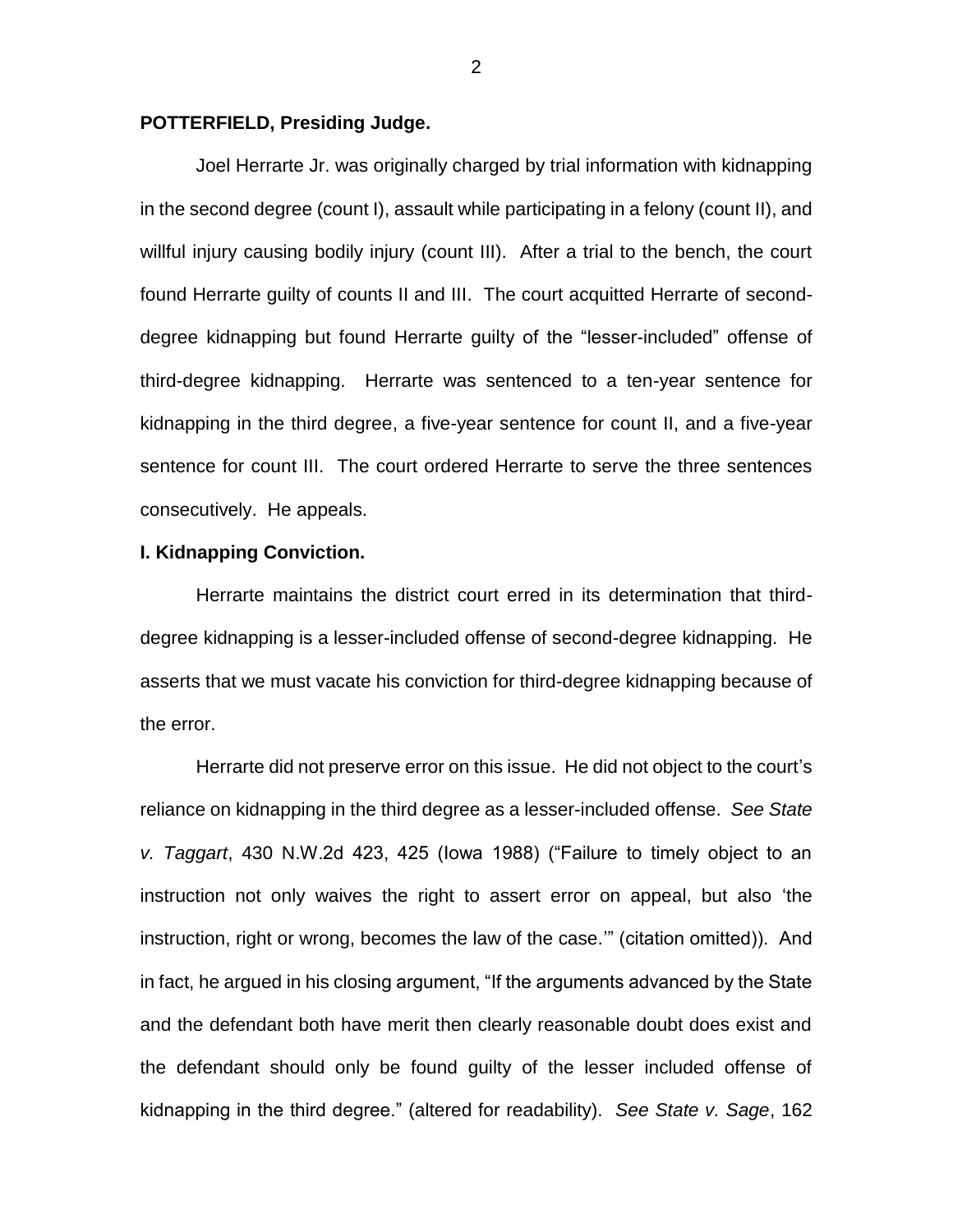N.W.2d 502, 504 (Iowa 1968) ("A party to a criminal proceeding cannot assume inconsistent positions in the trial and appellate courts and, as a general rule, will not be permitted to allege an error in which he himself acquiesced, or which was committed or invited by him." (citation omitted)).

However, Herrarte can and does raise the claim under the ineffectiveassistance-of-counsel framework, as such "claims are not bound by traditional error-preservation rules." *See State v. Ondayog*, 722 N.W.2d 778, 784 (Iowa 2006). Rather, they "are an exception to normal error-preservation rules and the 'law of the case' doctrine." *Id.* 

To succeed on a claim of ineffective assistance, Herrarte has the burden to establish by a preponderance of the evidence that (1) his trial counsel failed to perform an essential duty and (2) prejudice resulted. *Id.* His claim fails if he is unable to prove either element. *Id.* 

The State is adamant Herrarte's counsel made a strategic decision to urge the court to that kidnapping in the third degree (based on the intent to seriously injure the victim) was a lesser-included crime of kidnapping in the second degree (based on the intent to hold the victim for ransom). *Compare* Iowa Code §§ 710.1(3), 710.4 (2016), *with* Iowa Code § 710.3(1). The State asserts it was a reasonable tactical decision not to seek outright acquittal on the kidnapping charge when the kidnapping evidence was so strong. It is possible counsel made a strategic choice to pursue an incorrect legal argument regarding the lesserincluded offense, but "we cannot automatically assume every alleged misstep was a reasonable strategy simply because some lawyer, somewhere, somehow, under some circumstances at some time would have done such a thing." *Ondayog*, 722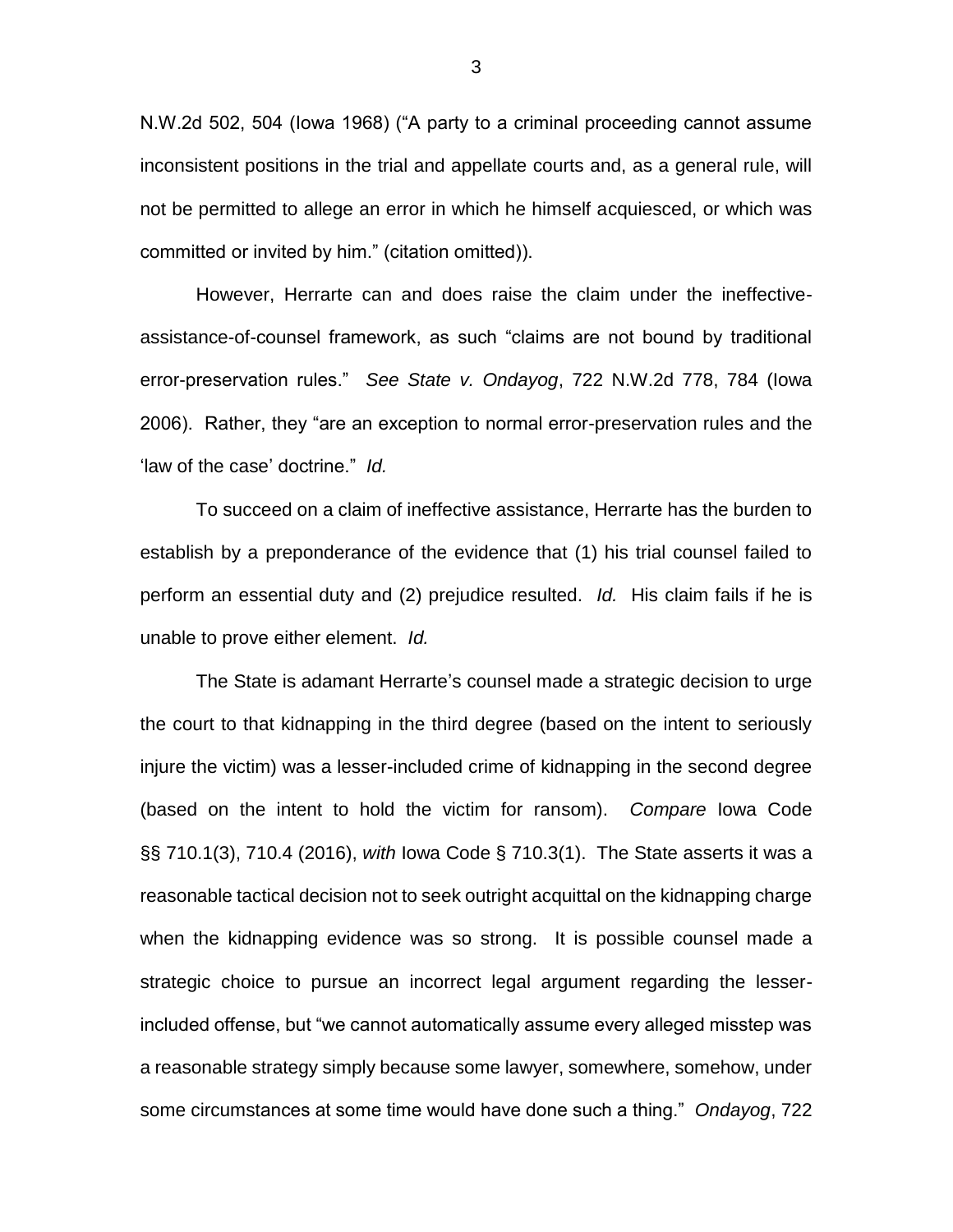N.W.2d at 786. Based on the record before us, we cannot ascertain what motivated counsel's argument.

When the record leaves a question as to whether an action—or inaction by counsel was a matter of strategy, we preserve the claim for possible postconviction relief. *See State v. Thorndike*, 860 N.W.2d 316, 320 (Iowa 2015) ("We prefer to reserve such questions for postconviction proceedings so the defendant's trial counsel can defend against the charge." (citation omitted)). Thus, we preserve Herrarte's claim for possible postconviction-relief proceedings. *See State v. Johnson*, 784 N.W.2d 192, 198 (Iowa 2010) ("If . . . the court determines the claim cannot be addressed on appeal, the court must preserve it for a postconviction-relief proceeding, regardless of the court's view of the potential viability of the claim.").

#### **II. Sentencing.**

Herrarte maintains the trial court abused its discretion during sentencing; he claims the court considered an improper factor when deciding his sentence, namely his acquittal for kidnapping in the second degree.

We review the sentence imposed for correction of errors at law. *State v. Formaro*, 638 N.W.2d 720, 724 (Iowa 2002). "We will not reverse the decision of the district court absent an abuse of discretion or some defect in the sentencing procedure." *Id.* "If a district court improperly considers unprosecuted and unproven additional charges, we will remand the case for resentencing." *Id.* at 725.

Here, the district court stated:

4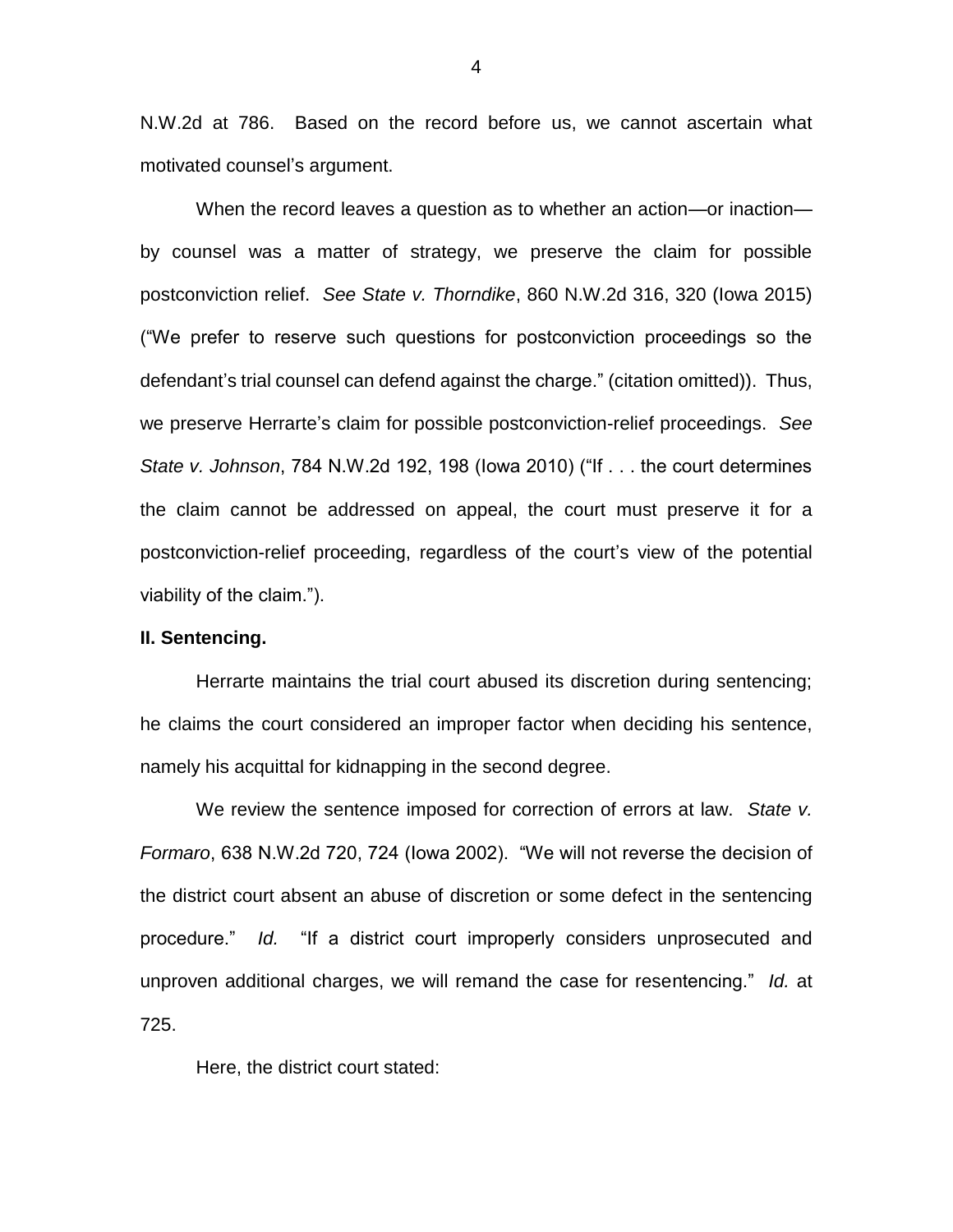Mr. Herrarte, I've considered all the sentencing options provided for in Chapters 901 and 907 of the Iowa Code, and my judgment relative to sentence is based on what would provide maximum opportunity for your rehabilitation and at the same time protect the community from further offenses by you and others.

In trying to decide what's the best sentence for you, Mr. Herrarte, I've considered your prior criminal record, the nature of the offense committed, the contents in the presentence investigation, the victim impact statement, and generally, I'm trying to figure out—your attorney talks about the life that you were involved in prior to being arrested on this charge, and what I would like to do is try to impress on you that what you did and the life you were living, there's no future in it. And what happened to [A.W.], in spite of her character flaws and her being involved in this lifestyle as well, is not an excuse. She was held against her will, beaten badly, and treated less than human, and the court has to consider that when deciding what sentence to give you.

The good news for you is you avoided being convicted of a more serious kidnapping charge, so you'll be getting out and paroling significantly sooner than you could have been had you been convicted as charged by the State, but I am going to sentence you to all these counts consecutive based on the separate nature of each offense and based on the harm to the victim, and I think it's going to be best for your rehabilitation when you get out to recognize the seriousness of what you did. You're a smart guy, and you have a high ability to be rehabilitated, and my hope is that this is the beginning of a new life for you. But you also have to make amends for what you did to [A.W.].

The court then sentenced Herrarte to a total term of incarceration of twenty years.

We acknowledge the court mentioned the charge Herrarte was acquitted of

and the sentence he could have received if he was convicted as charged, but the

court did not impose a harsher sentence because of the acquittal. Mere mention

of the charge in this context is not enough to overcome the presumption in the

sentence's favor. *See State v. Jose*, 636 N.W.2d 38, 41 (Iowa 2001) ("To

overcome the presumption, a defendant must affirmatively show that the district

court relied on improper evidence such an unproven offenses."). Especially here,